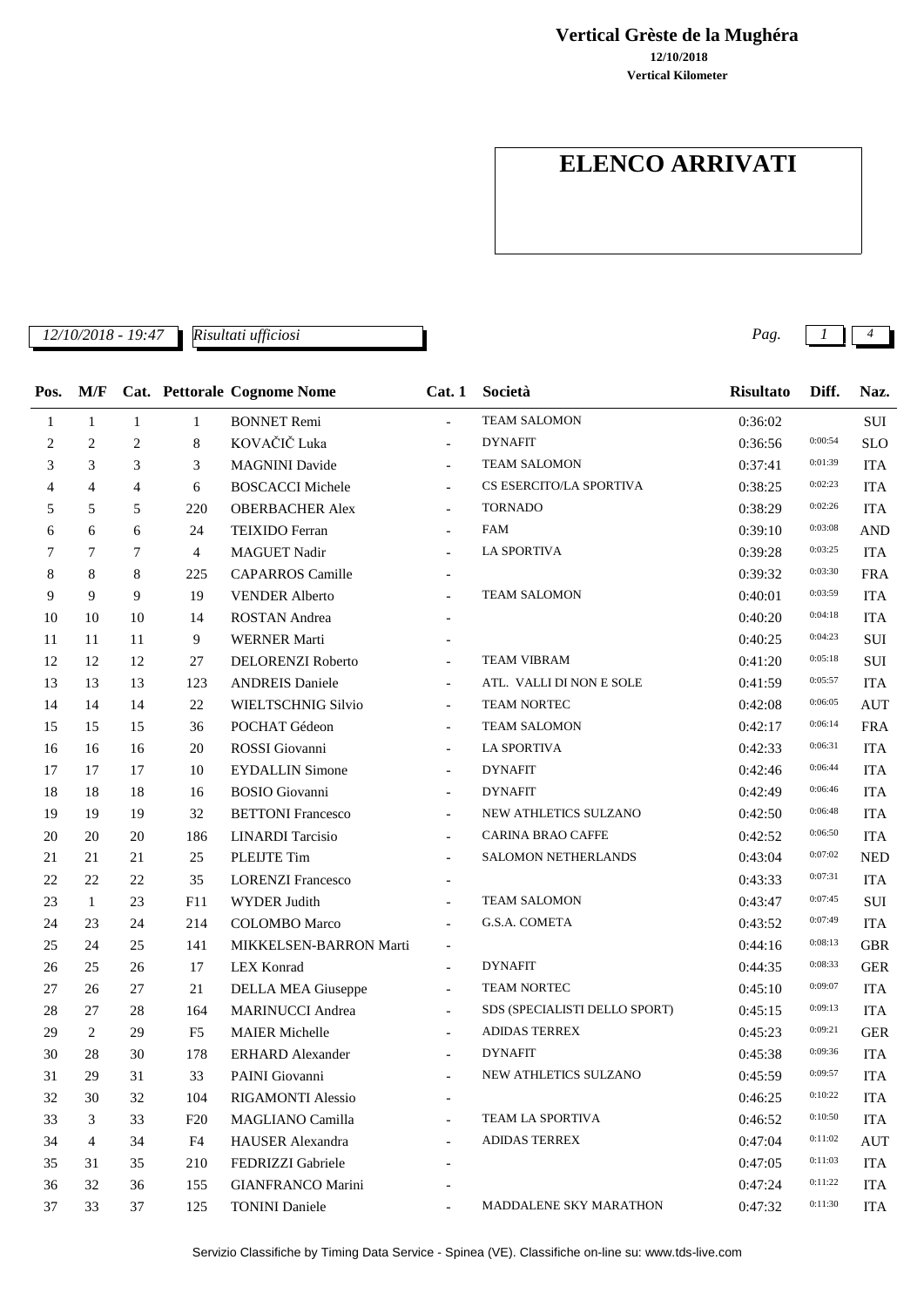*Risultati ufficiosi*

| Pos.   | M/F    |    |        | Cat. Pettorale Cognome Nome | Cat.1                    | Società                          | <b>Risultato</b> | Diff.   | Naz.       |
|--------|--------|----|--------|-----------------------------|--------------------------|----------------------------------|------------------|---------|------------|
| 38     | 5      | 38 | F13    | <b>PARDIN Jessica</b>       |                          |                                  | 0:47:39          | 0:11:36 | <b>FRA</b> |
| 39     | 34     | 39 | $18\,$ | ROTA Andrea                 | $\equiv$                 | <b>TEAM SALOMON</b>              | 0:47:48          | 0:11:46 | <b>ITA</b> |
| 40     | 35     | 40 | 209    | LYSÁK Vlastimil             |                          |                                  | 0:47:59          | 0:11:56 | <b>CZE</b> |
| 41     | 36     | 41 | 143    | <b>DALSANT Roberto</b>      |                          |                                  | 0:48:08          | 0:12:06 | <b>ITA</b> |
| 42     | 37     | 42 | 144    | <b>BRIDA</b> Nicola         |                          |                                  | 0:48:20          | 0:12:18 | <b>ITA</b> |
| 43     | 38     | 43 | 139    | <b>BASTIAN Reichart</b>     |                          |                                  | 0:48:41          | 0:12:39 | <b>GER</b> |
| 44     | 39     | 44 | 134    | ROSSI Fabio                 |                          |                                  | 0:49:04          | 0:13:01 | <b>ITA</b> |
| 45     | 40     | 45 | 183    | SILETTO Matteo              |                          | <b>LIBERO</b>                    | 0:49:11          | 0:13:08 | <b>ITA</b> |
| 46     | 41     | 46 | 213    | KOKOŠEK Oldřich             |                          |                                  | 0:49:21          | 0:13:19 | <b>CZE</b> |
| 47     | 42     | 47 | 177    | PLIEGER Andreas             |                          | <b>DYNAFIT</b>                   | 0:49:27          | 0:13:25 | <b>ITA</b> |
| 48     | 43     | 48 | 12     | <b>ENGDAHL Johannes</b>     |                          |                                  | 0:49:45          | 0:13:43 | SWE        |
| 49     | 44     | 49 | 156    | <b>AMORT</b> Damian         |                          |                                  | 0:49:55          | 0:13:52 | <b>ITA</b> |
| 50     | 45     | 50 | 114    | MONTANÉ VIDAL Pau           |                          |                                  | 0:50:08          | 0:14:05 | <b>ESP</b> |
| 51     | 46     | 51 | 29     | <b>GENIS Miquel</b>         |                          | ACOFARSPORT TEAM                 | 0:50:27          | 0:14:25 | <b>ESP</b> |
| 52     | 47     | 52 | 215    | <b>BOGHI</b> Stefano        |                          | G.S.A. COMETA                    | 0:50:48          | 0:14:46 | <b>ITA</b> |
| 53     | 6      | 53 | F2     | DE SILVESTRO Alba           |                          | <b>DYNAFIT</b>                   | 0:50:58          | 0:14:56 | <b>ITA</b> |
| 54     | 48     | 54 | 184    | <b>MAZZERBO</b> Walter      |                          | ATLETICA VALLE DI CEMBRA         | 0:51:24          | 0:15:22 | <b>ITA</b> |
| 55     | 49     | 55 | 202    | COSTANTINO Giovanni         |                          |                                  | 0:51:43          | 0:15:41 | <b>ITA</b> |
| 56     | 50     | 56 | 154    | PERICO Jacopo               |                          |                                  | 0:51:52          | 0:15:50 | <b>ITA</b> |
| 57     | 51     | 57 | 222    | ZAMBELLI Alberto            |                          |                                  | 0:52:02          | 0:16:00 | <b>ITA</b> |
| 58     | 52     | 58 | 171    | PEDRON Marco                | $\overline{a}$           | <b>ATLETA LIBERO</b>             | 0:52:04          | 0:16:02 | <b>ITA</b> |
| 59     | $\tau$ | 59 | F113   | TEMPESTA Raffaella          |                          |                                  | 0:52:07          | 0:16:05 | <b>ITA</b> |
| 60     | 8      | 60 | F18    | JAGERCIKOVA Marianna        | $\blacksquare$           | SLOVAK SKYRUNNING ASSOCIATION    | 0:52:08          | 0:16:05 | SVK        |
| 61     | 53     | 61 | 30     | MARTÍNEZ DELGADO Ismae      | $\blacksquare$           | <b>GIRUNNERS EXCELTICSPORT</b>   | 0:52:16          | 0:16:14 | <b>ESP</b> |
| 62     | 9      | 62 | F19    | <b>VERONESE</b> Ilaria      | $\blacksquare$           | <b>TEAM DYNAFIT</b>              | 0:52:25          | 0:16:23 | <b>ITA</b> |
| 63     | 54     | 63 | 173    | <b>BARBIERI</b> Pietro      |                          |                                  | 0:52:50          | 0:16:48 | <b>ITA</b> |
| 64     | 10     | 64 | F15    | WITOWSKA Miroslawa          | $\blacksquare$           | SALCO GARMIN TEAM / SKYRUNNING P | 0:52:56          | 0:16:54 | POL        |
| 65     | 55     | 65 | 152    | <b>BETTEGA</b> Federico     |                          | <b>G.S. FRAVEGGIO</b>            | 0:53:03          | 0:17:01 | <b>ITA</b> |
| 66     | 11     | 66 | F10    | VALGOI Alessandra           |                          |                                  | 0:53:14          | 0:17:11 | <b>ITA</b> |
| 67     | 56     | 67 | 208    | <b>GUIZZETTI Adriano</b>    |                          |                                  | 0:53:18          | 0:17:16 | <b>ITA</b> |
| 68     | 57     | 68 | 179    | BORGOGNO Yurii              |                          | SKI TEAM LAGORAI                 | 0:53:26          | 0:17:24 | <b>ITA</b> |
| 69     | 12     | 69 | F117   | <b>QUIGLY</b> Aiofe         |                          | <b>ENGELHORN SPORTS TEAM</b>     | 0:53:41          | 0:17:39 | <b>GBR</b> |
| 70     | 13     | 70 | F12    | <b>OREGIONI</b> Arianna     | $\blacksquare$           | LA SPORTIVA                      | 0:53:44          | 0:17:42 | <b>ITA</b> |
| 71     | 58     | 71 | 194    | MARTINAZZOLI Andrea         | $\overline{\phantom{a}}$ | NEW ATHLETICS SULZANO            | 0:53:59          | 0:17:57 | <b>ITA</b> |
| 72     | 59     | 72 | $28\,$ | SJÖSTRÖM Anton              |                          | LA SPORTIVA SWEDEN               | 0:54:01          | 0:17:58 | <b>SWE</b> |
| 73     | 14     | 73 | F123   | PORTALURI Giulia            | $\blacksquare$           | ATLETICA SANDRO CALVESI          | 0:54:04          | 0:18:01 | <b>ITA</b> |
| 74     | 60     | 74 | 185    | MAGNABOSCO Davide           | $\equiv$                 | TEAM FACERUNNERS                 | 0:54:10          | 0:18:07 | <b>ITA</b> |
| 75     | 61     | 75 | 129    | <b>SCHRAMM Sören</b>        |                          |                                  | 0:54:43          | 0:18:41 | <b>GER</b> |
| 76     | 62     | 76 | 150    | <b>GUSMEO Thomas</b>        |                          |                                  | 0:55:15          | 0:19:12 | <b>ITA</b> |
| 77     | 63     | 77 | 132    | <b>CRESCENTINI Fabio</b>    |                          |                                  | 0:55:24          | 0:19:22 | <b>GER</b> |
| 78     | 15     | 78 | F17    | <b>RUSCONI Francesca</b>    |                          |                                  | 0:55:36          | 0:19:34 | <b>ITA</b> |
| 79     | 16     | 79 | F126   | ARRIGONI Giuliana           | $\overline{\phantom{a}}$ | BERGAMO STARS ATLETICA           | 0:56:23          | 0:20:21 | <b>ITA</b> |
| $80\,$ | 64     | 80 | 190    | FONTANA Ivano               |                          | ATLETICA ROTALIANA               | 0:56:24          | 0:20:22 | <b>ITA</b> |
| 81     | 17     | 81 | F8     | VÖLKEL Sarah                |                          | <b>DYNAFIT</b>                   | 0:56:26          | 0:20:23 | <b>GER</b> |
| 82     | 65     | 82 | 195    | FRATTINI Alessandro         |                          |                                  | 0:56:29          | 0:20:27 | <b>ITA</b> |
| 83     | 66     | 83 | 175    | <b>BOLPAGNI Simone</b>      |                          |                                  | 0:56:30          | 0:20:28 | <b>ITA</b> |
| 84     | 67     | 84 | 199    | VALSECCHI Romualdo          |                          |                                  | 0:56:44          | 0:20:42 | <b>ITA</b> |
| 85     | 68     | 85 | 189    | ROSSI Graziano              |                          | ATLETICA ROTALIANA               | 0:56:47          | 0:20:45 | <b>ITA</b> |
| 86     | 69     | 86 | 115    | <b>CLARA</b> Oskar          |                          |                                  | 0:56:49          | 0:20:47 | <b>ITA</b> |
| 87     | 70     | 87 | 118    | <b>HARRER Philipp</b>       |                          |                                  | 0:57:07          | 0:21:05 | <b>GER</b> |
| 88     | 71     | 88 | 161    | <b>FURLAN Willy</b>         |                          |                                  | 0:57:14          | 0:21:12 | <b>ITA</b> |
|        |        |    |        |                             |                          |                                  |                  |         |            |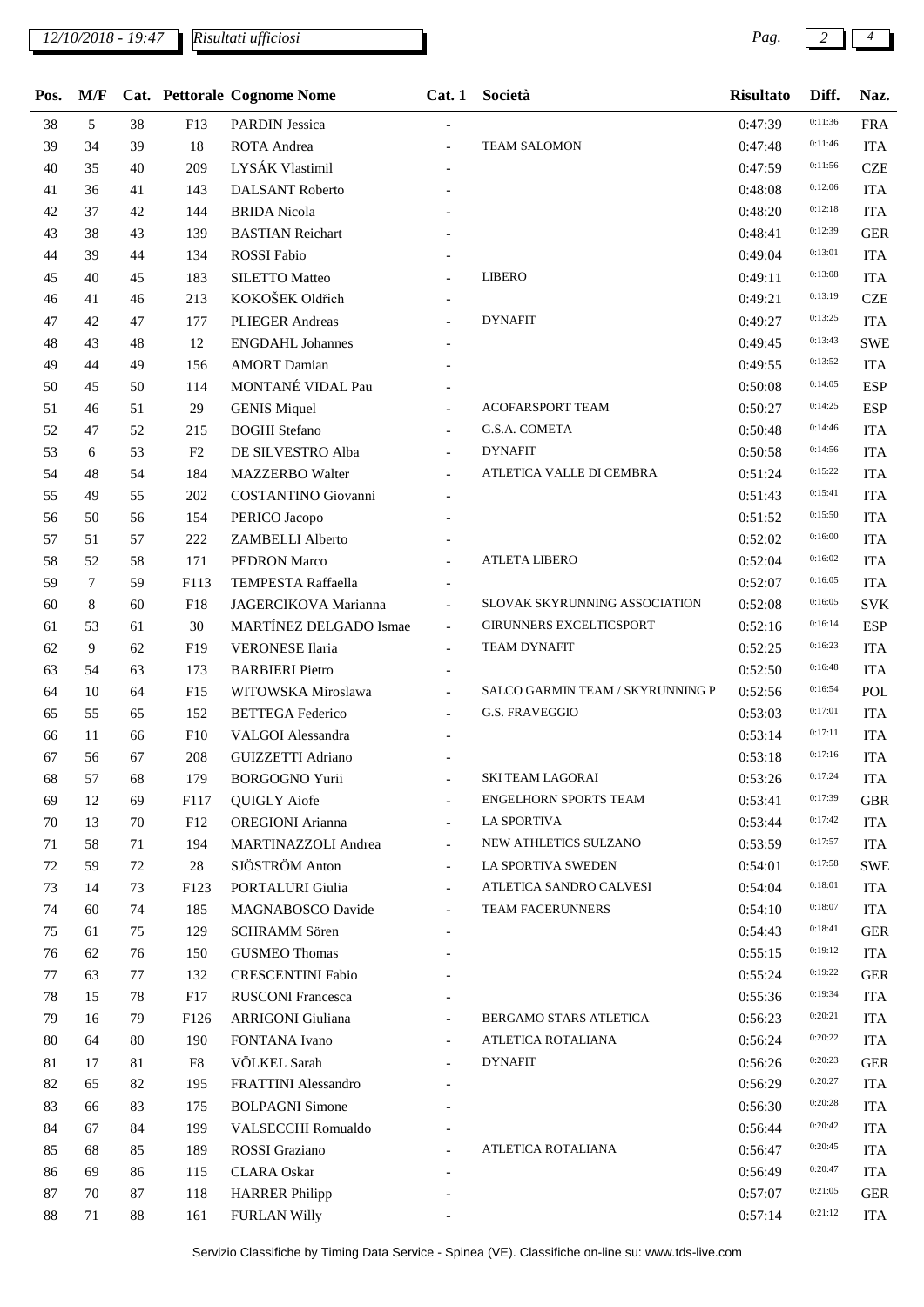*Risultati ufficiosi*

L

| Pos. | M/F |     |        | Cat. Pettorale Cognome Nome | Cat.1                    | Società                        | <b>Risultato</b> | Diff.   | Naz.       |
|------|-----|-----|--------|-----------------------------|--------------------------|--------------------------------|------------------|---------|------------|
| 89   | 72  | 89  | 120    | <b>URBANSKY</b> Christopher |                          |                                | 0:57:17          | 0:21:15 | <b>GER</b> |
| 90   | 73  | 90  | 169    | SPATERNA Mauro              | $\frac{1}{2}$            | <b>LIBERO</b>                  | 0:57:18          | 0:21:16 | <b>ITA</b> |
| 91   | 74  | 91  | 135    | <b>BARTU</b> Adam           |                          |                                | 0:57:31          | 0:21:28 | <b>CZE</b> |
| 92   | 75  | 92  | 192    | <b>BIANCHI</b> Agostino     | $\overline{\phantom{a}}$ | POL. COMUNALE DI ENDINE GAIANO | 0:57:35          | 0:21:33 | <b>ITA</b> |
| 93   | 76  | 93  | 224    | <b>LAVARONI</b> Paolo       | $\overline{a}$           | <b>U.S.RAIBL</b>               | 0:57:38          | 0:21:36 | <b>ITA</b> |
| 94   | 77  | 94  | 130    | MONFREDINI Andrea           | $\overline{\phantom{a}}$ | COMANO MOUNTAIN RUNNERS        | 0:57:40          | 0:21:37 | <b>ITA</b> |
| 95   | 78  | 95  | 158    | <b>BALDESSARI Mauro</b>     |                          |                                | 0:57:44          | 0:21:42 | <b>ITA</b> |
| 96   | 79  | 96  | $23\,$ | <b>VARGAS</b> Hernan        |                          |                                | 0:57:56          | 0:21:54 | <b>VEN</b> |
| 97   | 80  | 97  | 146    | <b>JAWOREK Robert</b>       |                          |                                | 0:57:57          | 0:21:54 | <b>CZE</b> |
| 98   | 81  | 98  | 188    | <b>BEBBER Mattia</b>        |                          | ATLETICA ROTALIANA             | 0:58:08          | 0:22:06 | <b>ITA</b> |
| 99   | 82  | 99  | 13     | <b>BENAMATI Michele</b>     |                          |                                | 0:58:13          | 0:22:10 | <b>ITA</b> |
| 100  | 83  | 100 | 159    | <b>DELLAI</b> Michele       |                          |                                | 0:58:17          | 0:22:15 | <b>ITA</b> |
| 101  | 84  | 101 | 180    | PEDROTTI Cristian           |                          | AGONISTICA DEL BALDO           | 0:58:19          | 0:22:17 | <b>ITA</b> |
| 102  | 85  | 102 | 226    | <b>STAAL Alke</b>           |                          |                                | 0:58:21          | 0:22:19 | <b>NED</b> |
| 103  | 86  | 103 | 221    | <b>SARTORI</b> Gianni       |                          |                                | 0:58:24          | 0:22:22 | <b>ITA</b> |
| 104  | 18  | 104 | F114   | <b>BROILO</b> Paola         |                          |                                | 0:58:33          | 0:22:31 | <b>ITA</b> |
| 105  | 87  | 105 | 198    | <b>PACHER Luciano</b>       |                          |                                | 0:59:07          | 0:23:05 | <b>ITA</b> |
| 106  | 88  | 106 | 149    | <b>BIELLA</b> Cristian      |                          |                                | 0:59:11          | 0:23:09 | <b>ITA</b> |
| 107  | 89  | 107 | 108    | <b>ZANDEE Dirk</b>          |                          |                                | 0:59:19          | 0:23:17 | <b>NED</b> |
| 108  | 90  | 108 | 219    | MITTELBERGER Martin         | $\overline{a}$           | <b>LIBERO</b>                  | 0:59:32          | 0:23:30 | <b>ITA</b> |
| 109  | 91  | 109 | 138    | EDO Zanoni                  |                          |                                | 1:00:00          | 0:23:57 | <b>ITA</b> |
| 110  | 92  | 110 | 126    | <b>LEE</b> Gary             |                          |                                | 1:00:27          | 0:24:25 | <b>GBR</b> |
| 111  | 93  | 111 | 110    | REPA Vojtech                |                          |                                | 1:00:52          | 0:24:50 | <b>CZE</b> |
| 112  | 94  | 112 | 109    | <b>NOVELLI Daniele</b>      |                          |                                | 1:00:55          | 0:24:53 | <b>ITA</b> |
| 113  | 95  | 113 | 140    | <b>BROWN Richard</b>        |                          |                                | 1:00:57          | 0:24:55 | <b>GBR</b> |
| 114  | 96  | 114 | 166    | <b>BOSCHELLI Martino</b>    |                          |                                | 1:01:01          | 0:24:59 | <b>ITA</b> |
| 115  | 97  | 115 | 218    | <b>BERTELLA Claudio</b>     |                          |                                | 1:01:10          | 0:25:08 | <b>ITA</b> |
| 116  | 98  | 116 | 182    | <b>MARTINELLI Matteo</b>    |                          |                                | 1:01:13          | 0:25:11 | <b>ITA</b> |
| 117  | 99  | 117 | 206    | RECUPERO Luca               |                          |                                | 1:01:36          | 0:25:34 | <b>ITA</b> |
| 118  | 19  | 118 | F7     | PERRONE Francesca           |                          | <b>DYNAFIT</b>                 | 1:01:54          | 0:25:52 | <b>ITA</b> |
| 119  | 100 | 119 | 165    | MICHELINI Carlo             |                          |                                | 1:02:05          | 0:26:02 | <b>ITA</b> |
| 120  | 101 | 120 | 148    | <b>STERLI Luigi</b>         |                          |                                | 1:02:22          | 0:26:20 | <b>ITA</b> |
| 121  | 102 | 121 | 203    | <b>BERTAZZOLI Marco</b>     |                          |                                | 1:02:31          | 0:26:28 | <b>ITA</b> |
| 122  | 103 | 122 | 216    | ROSO ZANOTTI Giuseppe       |                          |                                | 1:02:31          | 0:26:29 | <b>ITA</b> |
| 123  | 104 | 123 | 201    | <b>URBANI</b> Mirco         |                          |                                | 1:02:34          | 0:26:32 | <b>ITA</b> |
| 124  | 20  | 124 | F106   | <b>DEROMEDI Elisa</b>       |                          |                                | 1:02:36          | 0:26:33 | <b>ITA</b> |
| 125  | 105 | 125 | 181    | <b>BARBERI</b> Marco        |                          |                                | 1:02:36          | 0:26:34 | <b>ITA</b> |
| 126  | 21  | 126 | F125   | <b>OBERWALLNER Evi</b>      |                          |                                | 1:03:00          | 0:26:58 | <b>GER</b> |
| 127  | 22  | 127 | F124   | <b>GOODWIN Liza</b>         |                          |                                | 1:03:33          | 0:27:31 | <b>USA</b> |
| 128  | 106 | 128 | 124    | FRIGO Silvano               |                          |                                | 1:03:38          | 0:27:35 | <b>ITA</b> |
| 129  | 107 | 129 | 106    | <b>TAGLIETTI Paolo</b>      |                          | MARATHON CREMONA               | 1:03:44          | 0:27:42 | <b>ITA</b> |
| 130  | 108 | 130 | 128    | PETTINARI Luca              |                          |                                | 1:04:06          | 0:28:04 | <b>ITA</b> |
| 131  | 109 | 131 | 163    | FAILO Paolo                 |                          |                                | 1:04:08          | 0:28:06 | <b>ITA</b> |
| 132  | 110 | 132 | 217    | MONTAGNOLI Luca             |                          |                                | 1:04:31          | 0:28:28 | <b>ITA</b> |
| 133  | 111 | 133 | 113    | <b>NEVES</b> Joao           |                          |                                | 1:04:36          | 0:28:34 | POR        |
| 134  | 23  | 134 | F121   | TOGNI Maria Vittoria        | $\overline{a}$           | TRAIL RUNNING BRESCIA          | 1:04:57          | 0:28:55 | <b>ITA</b> |
| 135  | 112 | 135 | 168    | DALLAGO Matteo              |                          |                                | 1:05:10          | 0:29:07 | <b>ITA</b> |
| 136  | 24  | 136 | F103   | VANČUROVÁ Lenka             |                          |                                | 1:05:17          | 0:29:14 | <b>CZE</b> |
| 137  | 113 | 137 | 136    | FAILO Luca                  |                          |                                | 1:05:25          | 0:29:23 | <b>ITA</b> |
| 138  | 114 | 138 | 147    | FAILO Nicola                |                          |                                | 1:05:36          | 0:29:33 | <b>ITA</b> |
| 139  | 115 | 139 | 176    | <b>UEBEL Klaus</b>          |                          |                                | 1:05:51          | 0:29:49 | <b>GER</b> |
|      |     |     |        |                             |                          |                                |                  |         |            |